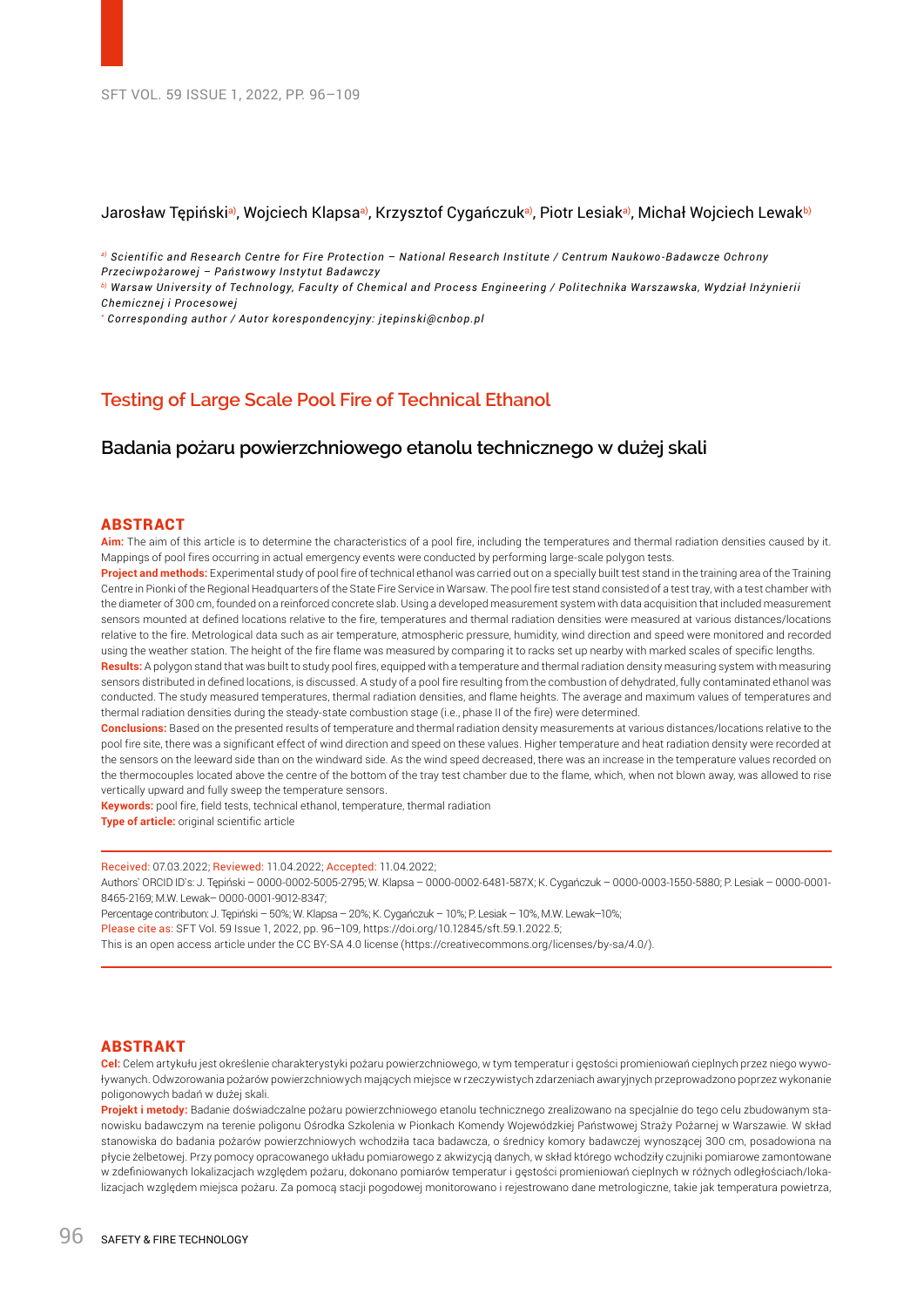ciśnienie atmosferyczne, wilgotność, kierunek i prędkość wiatru. Pomiaru wysokości płomienia pożaru dokonano przez jego porównanie z ustawionymi w pobliżu stojakami z zaznaczonymi podziałkami o określonych długościach.

**Wyniki:** Omówiono poligonowe stanowisko, które zostało zbudowane do badania pożarów powierzchniowych, wyposażone w układ pomiarowy temperatur i gęstości promieniowań cieplnych z czujnikami pomiarowymi rozmieszczonymi w zdefiniowanych lokalizacjach. Przeprowadzono badania pożaru powierzchniowego powstałego w wyniku spalania etanolu odwodnionego, całkowicie skażonego. W ramach badań dokonano pomiarów temperatur, gęstości promieniowań cieplnych oraz wysokości płomienia. Wyznaczono średnie i maksymalne wartości temperatur i gęstości promieniowań cieplnych w etapie ustalonego spalania (tzn. II faza pożaru).

**Wnioski:** Na podstawie przedstawionych wyników pomiarów temperatur i gęstości promieniowań cieplnych w różnych odległościach/lokalizacjach względem miejsca pożaru powierzchniowego, odnotowano znaczący wpływ kierunku i prędkości wiatru na te wartości. Wyższą temperaturę i gęstość promieniowań cieplnych rejestrowano na czujnikach po stronie zawietrznej niż po stronie nawietrznej. Na skutek spadku prędkości wiatru następował wzrost wartości temperatur rejestrowanych na termoparach umieszczonych nad środkiem dna komory badawczej tacy, co było spowodowane przez płomień, który niezdmuchiwany, mógł unosić się pionowo do góry i w pełni omiatać czujniki temperatury.

**Słowa kluczowe:** pożar powierzchniowy, badania poligonowe, etanol techniczny, temperatura, promieniowanie cieplne **Typ artykułu:** oryginalny artykuł naukowy

Przyjęty: 07.03.2022; Zrecenzowany: 11.04.2022; Zaakceptowany: 11.04.2022;

Identyfikatory ORCID autorów: J. Tępiński – 0000-0002-5005-2795; W. Klapsa – 0000-0002-6481-587X; K. Cygańczuk – 0000-0003-1550-5880; P. Lesiak – 0000-0001-8465-2169; M.W. Lewak– 0000-0001-9012-8347;

Procentowy wkład merytoryczny: J. Tępiński – 50%; W. Klapsa – 20%; K. Cygańczuk – 10%; P. Lesiak – 10%, M.W. Lewak–10%;

Proszę cytować: SFT Vol. 59 Issue 1, 2022, pp. 96–109, https://doi.org/10.12845/sft.59.1.2022.5;

Artykuł udostępniany na licencji CC BY-SA 4.0 (https://creativecommons.org/licenses/by-sa/4.0/).

# **Introduction**

Fire is an uncontrolled combustion process taking place outside the place intended for this purpose. It is characterized by the presence of harmful factors, such as: flame, rise of temperature, smoke, toxic products of combustion. The most common type of fire in the industry is a pool fire. It is formed by the ignition of released flammable vapours from the surface of a spill formed on a solid substrate as a result of a leakage of a flammable substance [1–2]. A flammable substance is a constant supply of flammable vapours, formed by heat delivered to the surface of the liquid from the flame [1–2]. The main hazards caused by a pool fire are temperature rise, thermal radiation and toxic gaseous products emitted as smoke. Depending on the fire situation (e.g. the area of the spillway), the intensity of these factors will vary, and high temperature and thermal radiation are the main factors that threaten living organisms, including the rescuers [3].

Over the years, various experimental studies have been carried out on the problem of the pool fires [1, 4–6], most often with the aim of developing or verifying mathematical models to estimate the consequences of failure. Experimental studies were carried out at different scales – from small laboratory to large field scale. A detailed understanding of the phenomenon of liquid combustion in spills has allowed the development of effective methods for estimating its effects, enabling the correct assessment of the risk of an accident associated with it. Based on the results obtained from the field tests, the researchers also verified already existing mathematical models describing the flame characteristics [7–8]. This allowed to determine their level of accuracy or validity in the light of an increasing number of results from experimental studies.

As part of the project entitled "Programme for the evaluation of the risk of accidents in industrial facilities posing a hazard

## **Wprowadzenie**

Pożar to niekontrolowany proces spalania zachodzący poza miejscem do tego celu przeznaczonym, charakteryzujący się występowaniem czynników szkodliwych, takich jak: płomień, wzrost temperatury, dym, toksyczne produkty spalania. Najczęściej występującym w przemyśle rodzajem pożaru jest pożar powierzchniowy. Powstaje on w wyniku zapłonu uwalnianych par palnych z powierzchni rozlewiska, utworzonego na podłożu stałym w wyniku wycieku substancji palnej [1–2]. Substancja palna stanowi stały dopływ par palnych, powstających w wyniku ciepła dostarczanego do powierzchni cieczy od płomienia [1–2]. Głównymi zagrożeniami powodowanymi przez pożar powierzchniowy jest wzrost temperatury, promieniowanie cieplne oraz wydobywające się w postaci dymu toksyczne produkty gazowe. W zależności od sytuacji pożarowej (np. powierzchni rozlewiska) intensywność oddziaływania tych czynników będzie różna, a wysoka temperatura i promieniowanie cieplne to główne czynniki zagrażające organizmom żywym, w tym ratownikom [3].

Na przestrzeni wielu lat prowadzone były różne badania eksperymentalne nad problematyką pożarów powierzchniowych [1, 4–6], najczęściej w celu opracowania lub weryfikacji modeli matematycznych służących do szacowania skutków awarii. Badania doświadczalne prowadzono w różnej skali – od małej laboratoryjnej do dużej poligonowej. Szczegółowe poznanie zjawiska spalania cieczy w rozlewiskach pozwoliło na opracowanie efektywnych metod szacowania jego skutków, umożliwiających prawidłową ocenę ryzyka awarii z nim związanej. Na podstawie wyników otrzymywanych z badań poligonowych, badacze dokonywali również weryfikacji już istniejących modeli matematycznych opisujących charakterystykę płomieni [7–8]. Pozwoliło to na określenie poziomu ich dokładności lub aktualności w świetle przybywającej liczby wyników z badań eksperymentalnych.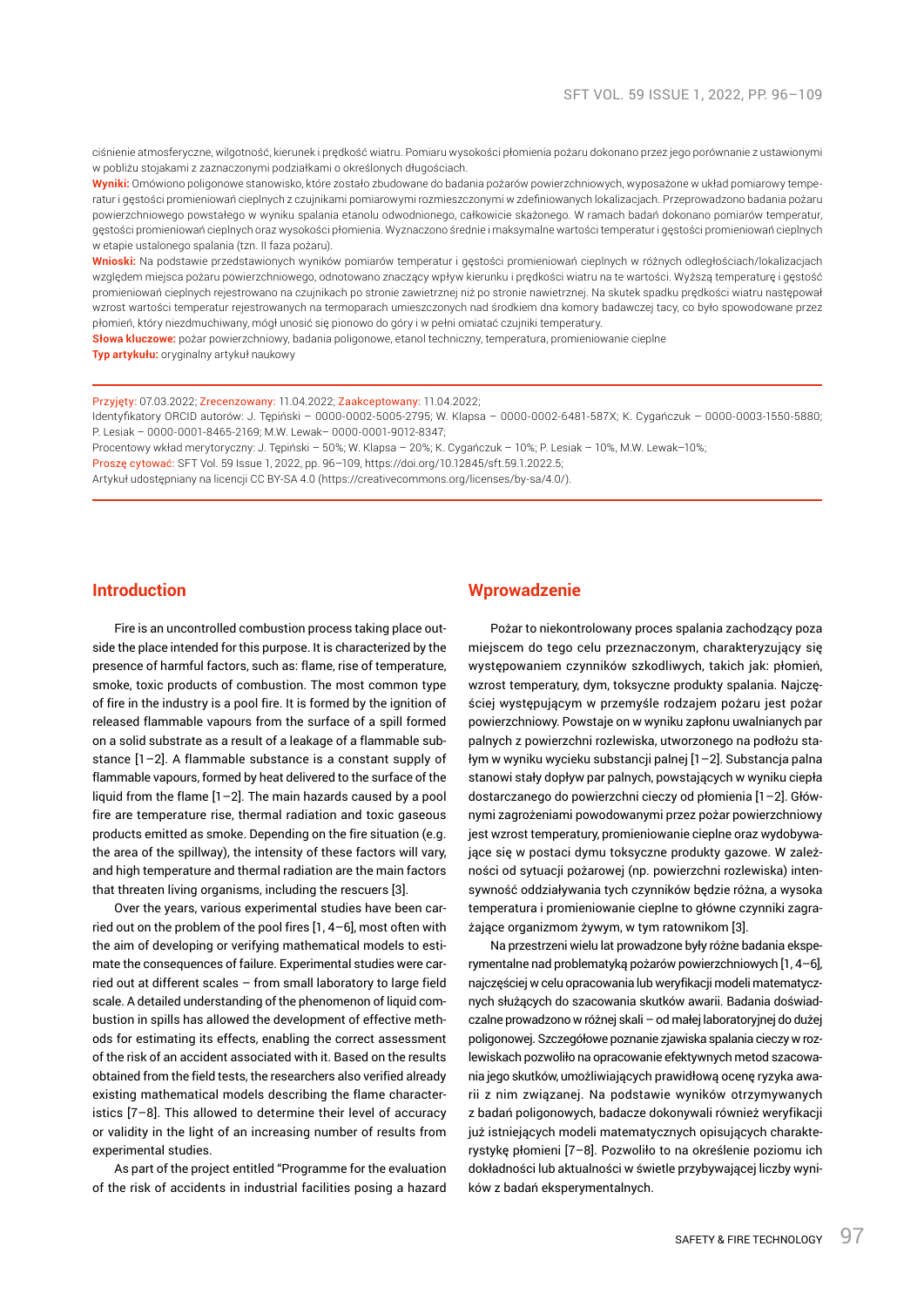outside their premises" [9–10] acronym EVARIS (Evaluation of Risk), implemented in the area of defence and national security, financed by the National Centre for Research and Development (agreement No. DOB-BIO7/09/03/2015), large-scale experimental studies of pool fires were carried out. They were performed on a purpose-built test stand located on the training ground of the Training Centre in Pionki of the Regional Headquarters of the State Fire Service in Warsaw. The aim of the experimental study was to carry out verification and validation of the IT programme RAT-if (Risk Assessment Toolbox AT Hazardous Industrial Facilities Posing Threat Outside their Area) [9–10], which is the main output of the EVARIS project for carrying out a comprehensive risk assessment of accidents at industrial facilities posing threats outside their area. The final version of the RAT-if programme will provide comprehensive support for the officers of the State Fire Service and the authorities of the Environmental Protection Inspectorate in the process of issuing opinions on the conditions of development around industrial establishments, including in the vicinity of establishments with an increased or high risk of a major industrial accident.

The results of the research presented in this article, allowed to determine the characteristics of pool fire, including temperatures and thermal radiation density caused by it. The study used technical ethanol, which has a wide range of applications in domestic and industrial use and is a highly flammable liquid that poses great risks to human life and health, among other things. The presented research extends the literature on largescale technical ethanol pool fire experiments and advances the knowledge of the hazards and effects caused by pool fires occurring in real emergency incidents.

# **Field test stand for pool fires**

The pool fire test stand (see Figure 1) consisted of, among other things, a test tray with supporting elements, which was founded on a reinforced concrete slab. The slab was made in such a way as to protect the soil, ground water and underground water from the negative effects of combustion products and extinguishing water during the test. A technical drawing of the test tray, with a test chamber with the diameter of 300 cm, is shown in Figure 2. The tray was made of materials resistant to testing factors, including heat radiation and temperature shocks. Water was used to cool the tray, which was placed in a ringshaped chamber located around the test chamber.

W ramach projektu pt. "Program do oceny ryzyka wystąpienia awarii w obiektach przemysłowych stwarzających zagrożenie poza swoim terenem" [9–10] akronim EVARIS (ang. *Evaluation of Risk*), realizowanego w zakresie obronności i bezpieczeństwa państwa, finansowanego przez Narodowe Centrum Badań i Rozwoju (umowa nr DOB-BIO7/09/03/2015), przeprowadzono poligonowe badania doświadczalne pożarów powierzchniowych w dużej skali. Wykonano je na specjalnie do tego celu zbudowanym poligonowym stanowisku badawczym zlokalizowanym na terenie poligonu Ośrodka Szkolenia w Pionkach Komendy Wojewódzkiej Państwowej Straży Pożarnej w Warszawie. Celem badań doświadczalnych było przeprowadzenie weryfikacji i walidacji programu informatycznego RAT-if (ang. *Risk Assessment Toolbox AT Hazardous Industrial Facilities Posing Threat Outside their Area*) [9–10], będącego głównym efektem projektu EVARIS, służącego do przeprowadzenia kompleksowej oceny ryzyka wystąpienia awarii w obiektach przemysłowych stwarzających zagrożenie poza swoim terenem. Finalna wersja programu RAT-if zapewni kompleksowe wsparcie dla funkcjonariuszy Państwowej Straży Pożarnej i organów Inspekcji Ochrony Środowiska w procesie opiniowania warunków zabudowy wokół zakładów przemysłowych, w tym w sąsiedztwie zakładów o zwiększonym lub dużym ryzyku wystąpienia poważnej awarii przemysłowej.

Przedstawione w niniejszym artykule wyniki badań pozwoliły na określenie charakterystyki pożaru powierzchniowego, w tym temperatur i gęstości promieniowań cieplnych przez niego wywoływanych. W badaniach wykorzystano etanol techniczny, znajdujący szeroki zakres zastosowań w użytku domowym i przemysłowym, będący wysoce łatwopalną cieczą stwarzającą duże zagrożenia m.in. dla życia i zdrowia ludzi. Zaprezentowane badania rozszerzają literaturę dotyczącą eksperymentów w zakresie pożarów powierzchniowych etanolu technicznego w dużej skali i pogłębiają wiedzę z zakresu zagrożeń oraz skutków powodowanych przez pożary powierzchniowe mające miejsce w rzeczywistych zdarzeniach awaryjnych.

# **Poligonowe stanowisko do badania pożarów powierzchniowych**

W skład stanowiska do badania pożarów powierzchniowych (zob. ryc. 1) wchodziła m.in. taca badawcza wraz z elementami wsporczymi, którą posadowiono na płycie żelbetowej. Płytę wykonano w taki sposób, aby podczas badania zapewniała ochronę gruntu, wód gruntowych i podziemnych przed negatywnym oddziaływaniem produktów spalania oraz wód gaśniczych. Rysunek techniczny tacy badawczej, o średnicy komory badawczej wynoszącej 300 cm, przedstawiono na rycinie 2. Tacę wykonano z materiałów odpornych na czynniki badawcze, w tym promieniowanie cieplne oraz szoki temperaturowe. Do chłodzenia tacy wykorzystano wodę, którą umieszczono w komorze o kształcie pierścienia znajdującej się wokół komory badawczej.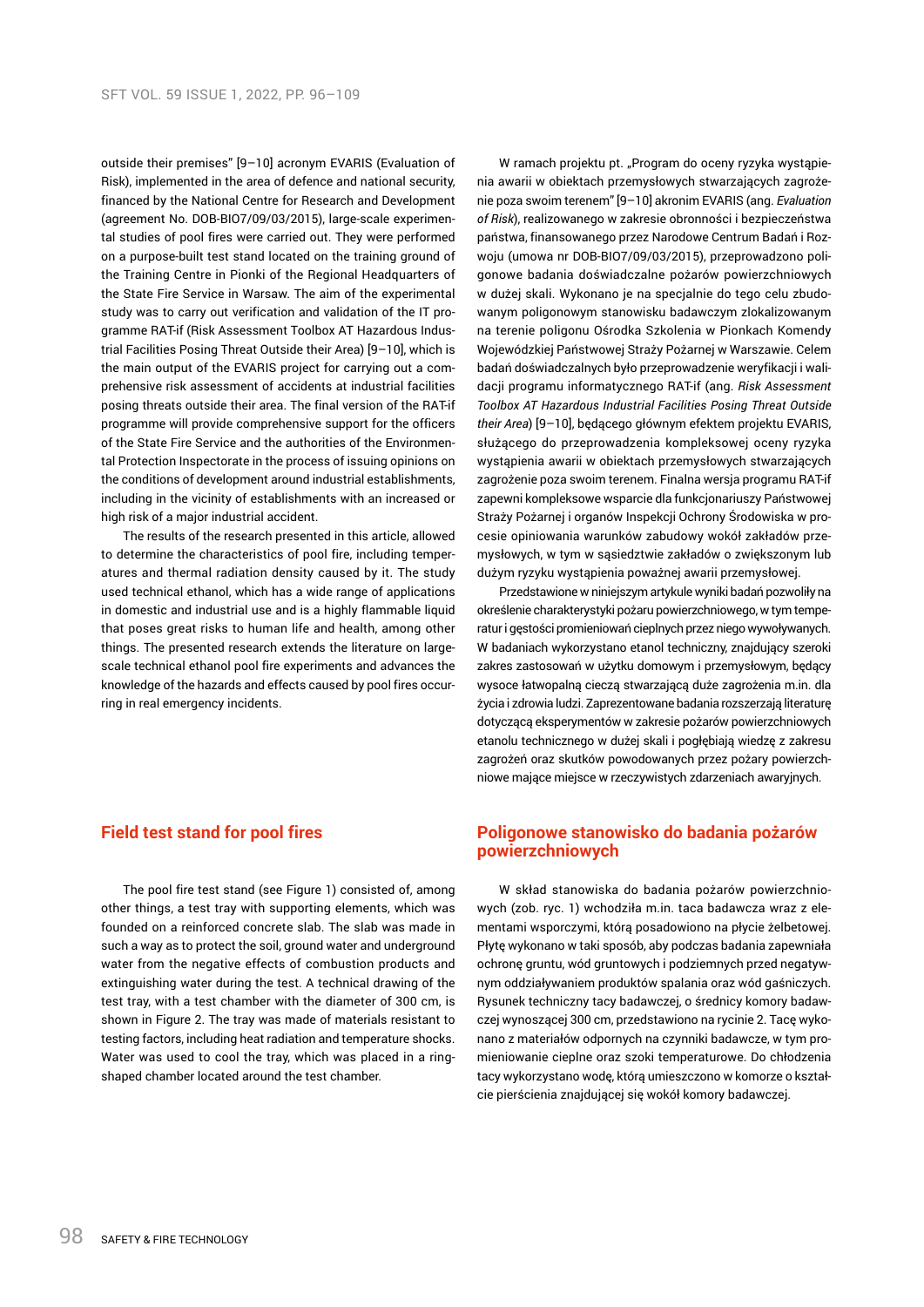

**Figure 1.** Pool fire test stand **Rycina 1.** Stanowisko do badania pożarów powierzchniowych **Source:** Own elaboration. **Źródło:** Opracowanie własne.



**Figure 2.** Technical drawing of a test tray **Rycina 2.** Rysunek techniczny tacy badawczej **Source:** Own elaboration. **Źródło:** Opracowanie własne.

As part of the study of a pool fire resulting from the combustion of technical ethanol, measurements of temperature, thermal radiation density and flame height were assumed. The arrangement of the temperature and heat radiation density sensors on the test stand is shown in Figure 3. The thermocouples T4–T15 (see Figure 3) were aligned to provide a distance dependence of temperature values and facilitate comparison with computational models.

W ramach badań pożaru powierzchniowego, powstałego w wyniku spalania etanolu technicznego, założono przeprowadzenie pomiarów temperatur, gęstości promieniowań cieplnych oraz wysokości płomienia. Sposób rozmieszczenia czujników temperatury i gęstości promieniowania cieplnego na stanowisku badawczym przedstawiono na rycinie 3. Termopary T4–T15 (zob. ryc. 3) ustawiono w jednej linii, co dało możliwość uzyskania zależności wartości temperatury od odległości i ułatwiło porównanie z modelami obliczeniowymi.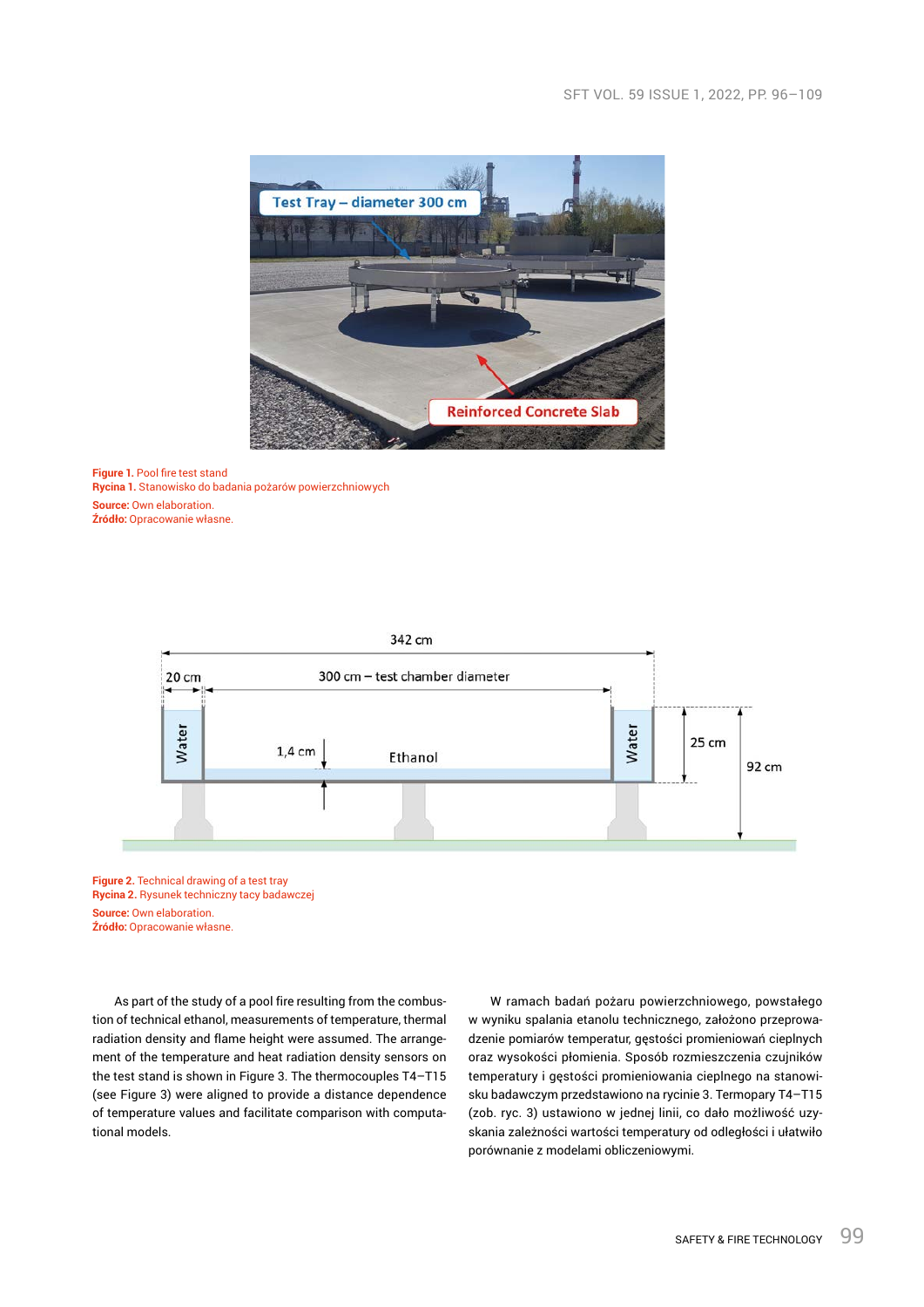

Figure 3. Technical drawing of the arrangement of temperature and thermal radiation density sensors on the test stand; T – thermocouple, P – thermal radiation density sensor

**Rycina 3.** Rysunek techniczny rozmieszczenia czujników temperatury i gęstości promieniowania cieplnego na stanowisku badawczym; T – termopara, P – czujnik gęstości promieniowania cieplnego

**Source:** Own elaboration.

**Źródło:** Opracowanie własne.

The temperature measuring system consisted of 15 thermocouples (12 type K and 3 type N class 1 according to PN-EN 60584-2), National Instruments controller type cDAQ 9174 equipped with NI 9214 input module with TB-9214 connection block [11], portable computer with SignalExpress software. Temperature values were recorded by the measuring system at a frequency of 0.5 Hz. To measure the temperatures above the test chamber of the tray, a heat-resistant steel stand (see Figure 4) was used, to which three N-type thermocouples were mounted, at heights: 50 cm, 130 cm and 180 cm above the centre of the tray bottom. The temperature sensors and 12 K-type thermocouples were mounted at the heights of 110 cm and 160 cm above the ground surface, using six heat-resistant steel stands (see Figure 5).

Układ pomiarowy temperatury składał się z 15 termopar (12 typu K i 3 typu N klasy 1 wg PN-EN 60584-2), kontrolera National Instruments typu cDAQ 9174 wyposażonego w moduł wejść NI 9214 z blokiem połączeniowym TB-9214 [11], przenośnego komputera z oprogramowaniem SignalExpress. Wartości temperatur były rejestrowane przez układ pomiarowy z częstotliwością 0,5 Hz. Do pomiaru temperatur nad komorą badawczą tacy wykorzystano stojak (zob. ryc. 4) ze stali żaroodpornej, do którego zamontowano trzy termopary typu N, na wysokościach: 50 cm, 130 cm i 180 cm nad środkiem dna tacy. Czujniki temperatury i 12 termopar typu K zamontowano na wysokościach 110 cm i 160 cm nad powierzchnią ziemi, przy wykorzystaniu sześciu stojaków (zob. ryc. 5) ze stali żaroodpornej.



**Figure 4.** Heat-resistant steel stand for mounting thermocouples N-type **Rycina 4.** Stojak ze stali żaroodpornej do montażu termopar typu N **Source:** Own elaboration. **Źródło:** Opracowanie własne.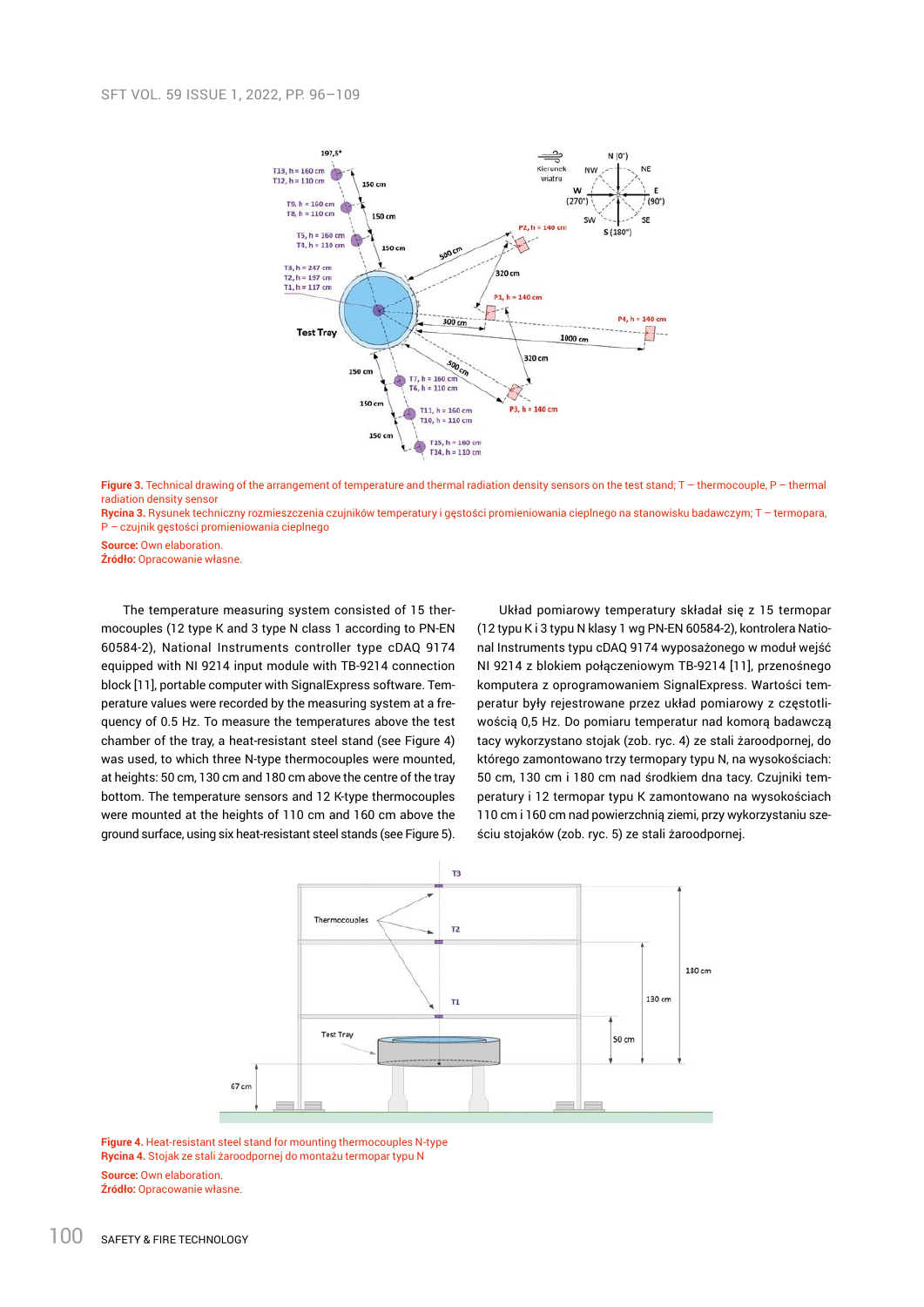

**Figure 5.** Heat-resistant steel stand for mounting thermocouples K-type **Rycina 5.** Stojak ze stali żaroodpornej do montażu termopar typu K **Source:** Own elaboration. **Źródło:** Opracowanie własne.

The thermal radiation measurement system consisted of 4 Schmidt-Boelter thermal radiation density sensors model SBG01 [12], a DATAQ DI-2008 data acquisition module [13] and a portable computer with WINdaq software. The operating principle of the Schmidt-Boelter SBG01 thermal radiation density sensor is based on the change in voltage produced by the amount of energy absorbed on the sensitive element [12]. The measuring system ensured the recording of values of the thermal radiation density at a frequency of 2 Hz. Dedicated closed water cooling systems were used to cool the SBG01 thermal radiation density sensors, which include submersible pumps to provide the required water pressure and flow, and 20 dm<sup>3</sup> coolant tanks. Construction schematic of a closed water cooling system for radiation density sensors is shown in Figure 6.

W skład układu pomiarowego promieniowań cieplnych wchodziły 4 czujniki gęstości promieniowania cieplnego typu Schmidt-Boelter model SBG01 [12], moduł akwizycji danych DATAQ DI-2008 [13] oraz przenośny komputer wraz z oprogramowaniem WINdaq. Zasada działania czujnika gęstości promieniowania cieplnego Schmidt-Boelter SBG01 opiera się na zmianie napięcia wytwarzanego w skutek ilości zaabsorbowanej energii na elemencie czułym [12]. Układ pomiarowy zapewniał rejestrowanie wartości gęstości promieniowań cieplnych z częstotliwością 2 Hz. W celu chłodzenia czujników gęstości promieniowania cieplnego SBG01 wykorzystano dedykowane zamknięte wodne układy chłodzące, w skład których wchodzą m.in. pompy zanurzeniowe, zapewniające wymagane ciśnienie i przepływ wody oraz zbiorniki na ciecz chłodzącą o pojemności 20 dm<sup>3</sup>. Schemat konstrukcyjny zamkniętego wodnego układu chłodzenia czujników gęstości promieniowania przedstawiono na rycinie 6.



**Figure 6.** Thermal radiation density sensor with a water cooling system

**Rycina 6.** Czujnik gęstości promieniowania cieplnego z układem chłodzenia wodą

**Źródło:** Opracowanie własne.

**Source:** Own elaboration.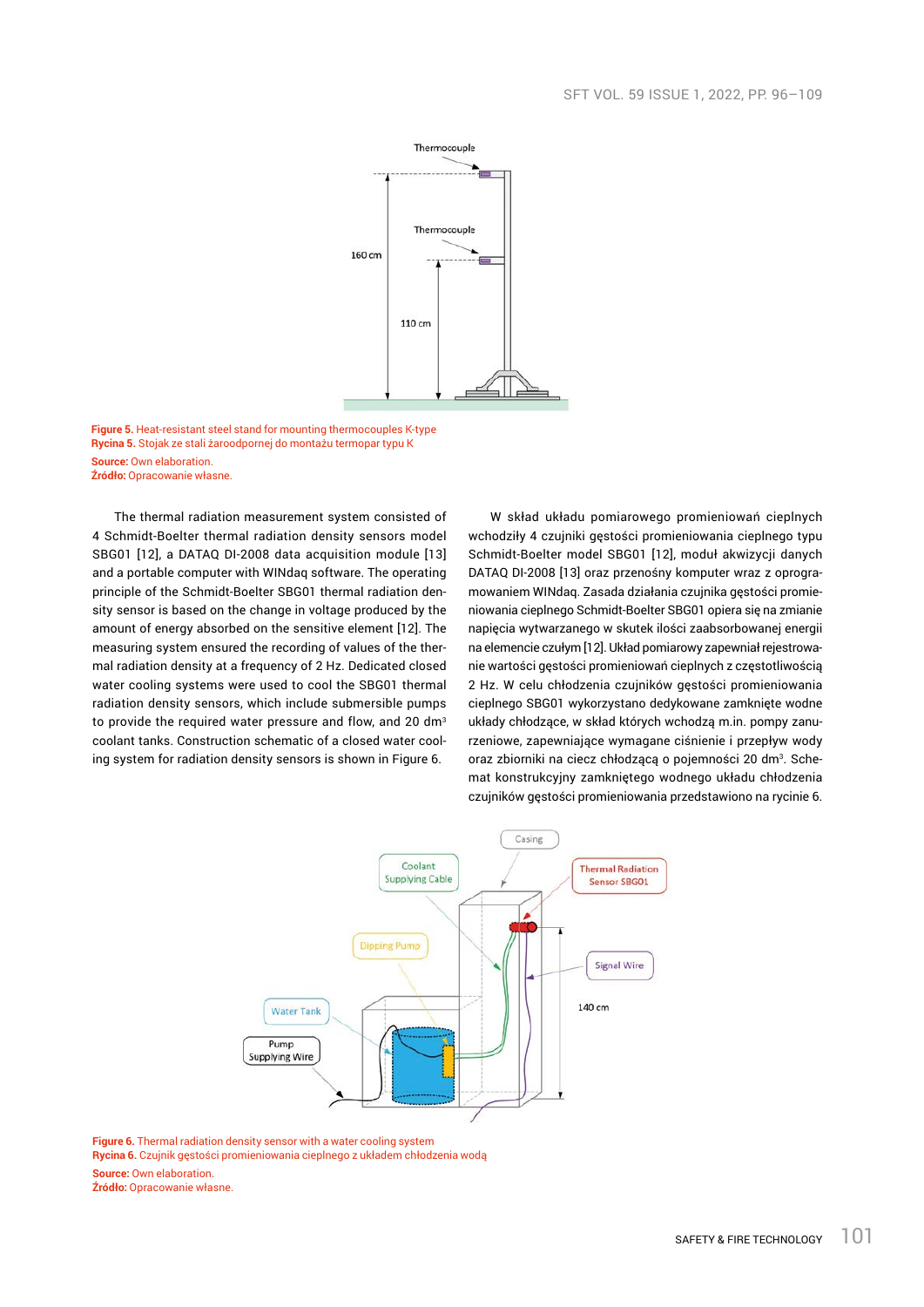# **Pool fire testing of technical ethanol**

EU dehydrated fully denatured ethanol (ESOLL) (hereafter referred to as technical ethanol) was used in the study, the chemical composition of which is shown in Table 1.

#### **Table 1.** Specification of the mixture **Tabela 1.** Specyfikacja mieszaniny

# **Badania pożaru powierzchniowego etanolu technicznego**

W badaniu wykorzystano etanol (ESOLL) odwodniony całkowicie skażony metodą EU (zwany dalej etanolem technicznym), którego skład chemiczny przedstawiono w tabeli 1.

| <b>Chemical composition / Skład chemiczny</b> | Units / Jednostki | <b>Limits / Tolerancje</b> |
|-----------------------------------------------|-------------------|----------------------------|
| Ethanol dehydrated / Etanol odwodniony        | % m/m             | max. 98.0                  |
| Isopropanol / Izopropanol                     | % m/m             | min. 1.0                   |
| Methyl ethyl ketone / Metyloetyloketon        | % m/m             | min. 1.0                   |
| Denatonium benzoate / Denatonium benzoate     | % m/m             | min. 0.001                 |

**Source: Own elaboration. Źródło:** Opracowanie własne.

The field test stand prepared for pool fire testing of technical ethanol is shown in Figure 7. Temperature and thermal radiation density were measured using a developed measuring system with data acquisition, which included measuring sensors mounted in the defined locations relative to the fire (see Figure 3).

Poligonowe stanowisko badawcze przygotowane do badań pożaru powierzchniowego etanolu technicznego przedstawiono na rycinie 7. Pomiarów temperatur i gęstości promieniowań cieplnych dokonano przy pomocy opracowanego układu pomiarowego z akwizycją danych, w skład którego wchodziły czujniki pomiarowe zamontowane w zdefiniowanych lokalizacjach względem pożaru (zob. ryc. 3).



**Figure 7.** Pool fire test stand prepared for testing: T – thermocouple, P – thermal radiation density sensor **Rycina 7.** Stanowisko do badania pożarów powierzchniowych przygotowane do badań: T – termopara, P – czujniki gęstości promieniowania cieplnego **Source:** Own elaboration. **Źródło:** Opracowanie własne.

Metrological data such as air temperature, atmospheric pressure, humidity, wind direction and speed were monitored and recorded using the weather station. During the tests, changes in wind speed at 106 s, 138 s and 168 s and wind direction at 106 s

Za pomocą stacji pogodowej monitorowano i rejestrowano dane metrologiczne, takie jak temperatura powietrza, ciśnienie atmosferyczne, wilgotność, kierunek i prędkość wiatru. W trakcie badań zarejestrowano zmiany prędkości wiatru w 106 s, 138 s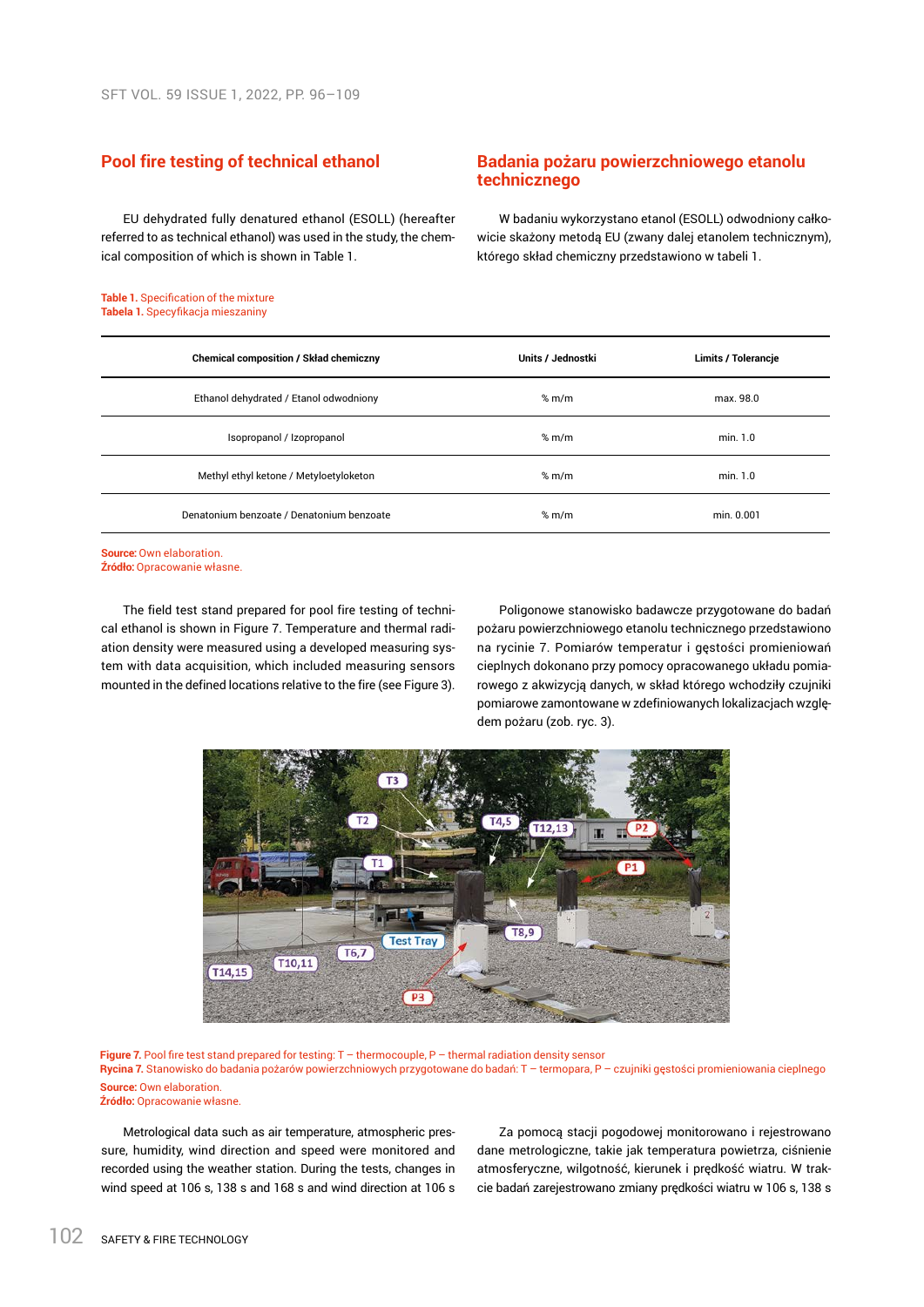and 138 s were recorded (see Table 2). For further considerations, the wind direction is taken as the direction from which the wind is blowing. The wind diagram (wind programme, wind rose) is shown in Figure 3.

szych rozważań przyjęto jako kierunek wiatru, kierunek z którego wieje wiatr. Diagram wiatrów (wiatrogram, różę wiatrów) przedstawiono na rycinie 3.

i 168 s oraz kierunku wiatru w 106 s i 138 s (zob. tab. 2). Do dal-

#### **Table 2.** Metrological conditions during field tests **Tabela 2.** Warunki metrologiczne podczas badań poligonowych

| Temperature / Temperatura          |                                 | $22^{\circ}$ C      |
|------------------------------------|---------------------------------|---------------------|
| Air pressure / Ciśnienie powietrza |                                 | 1017.6 hPa          |
| Humidity / Wilgotność              |                                 | 56%                 |
| Wind speed / Prędkość wiatru       | Time: / Czas:<br>(0 s. 106 s)   | $0.4 \text{ m/s}$   |
|                                    | Time: / Czas:<br>(106 s. 138 s) | 0.9 <sub>m/s</sub>  |
|                                    | Time: / Czas:<br>(138 s. 168 s) | $0.1 \text{ m/s}$   |
|                                    | Time: / Czas:<br>(168 s. 360 s) | $0.4 \text{ m/s}$   |
| Wind direction / Kierunek wiatru   | Time: / Czas:<br>(0 s. 106 s)   | $WNW - 292.5^\circ$ |
|                                    | Time: / Czas:<br>(106 s. 138 s) | NNW - 337.5°        |
|                                    | Time: / Czas:<br>(138 s. 360 s) | $W - 270^\circ$     |

**Source:** Own elaboration.

**Źródło:** Opracowanie własne.

The size of the pool fire flame, determined from the average reading of the video recording from 26 s to 210 s of the test, was 286 cm. The height was estimated by comparing the height of the flame with racks set up nearby with marked graduations of specific lengths. Figure 8 shows a photograph of the site with the height measurement plotted scale, which was taken during the survey.

Rozmiar płomienia pożaru powierzchniowego, wyznaczony ze średniej odczytów z zapisu wideo od 26 s do 210 s badania, wyniósł 286 cm. Oszacowania wysokości dokonano przez porównanie wysokości płomienia z ustawionymi w pobliżu stojakami z zaznaczonymi podziałkami o określonych długościach. Na rycinie 8 przedstawiono zdjęcie stanowiska z naniesioną skalą pomiarową wysokości, które wykonano w trakcie realizacji badania.



**Figure 8.** Pool fire test stand during the test

**Rycina 8.** Stanowisko do badania pożarów powierzchniowych w trakcie realizacji badań

**Source:** Own elaboration.

**Źródło:** Opracowanie własne.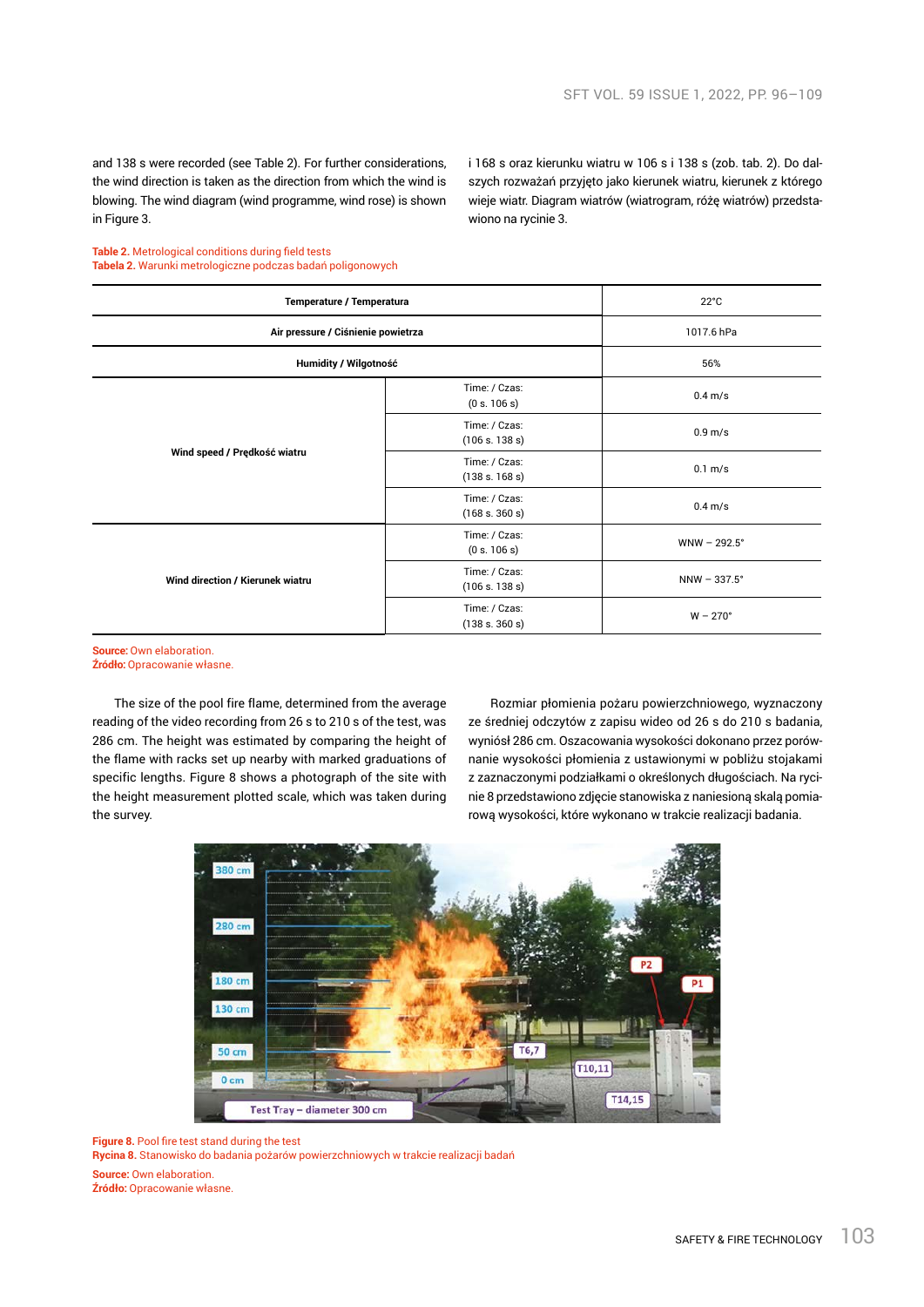The results of the measurements of instantaneous temperature values and thermal radiation densities carried out during the field fire test are shown in Figures 9–13. The mean and maximum values of the temperatures and heat radiation densities recorded on the measuring sensors are shown in Figure 14. The mean values were determined as time averages of the readings of the instantaneous values during the steady burning stage of the fire (i.e. phase II of the fire), the duration of which was assumed to be between 26 s and 210 s (see Figures 9–13). The time interval over which the average values were determined does not take into account phase I of the fire – from ignition to maximum fire energy/efficiency – and phase III of the fire, i.e. fire extinction. In the course of the test, a significant effect of wind on the values of the recorded temperatures and heat radiation densities on the sensors was observed. Deflecting the flame to the leeward side caused the flame to approach thermocouples T6, T7, T10, T11, T14, T15 and to move away from thermocouples T4, T5, T8, T9, T12 and T13. The results of the recorded temperature values and thermal radiation densities (see Figures 9–13) are higher on sensors placed closer to the leeward side than on sensors placed closer to the windward side. For example, the mean temperature values at thermocouples T7 and T6 were 71.0°C and 52.8°C, respectively, while those at thermocouples T5 and T4 were 41.4°C and 37.8°C (see Figure 14).

During the test, between 106 s and 138 s, the highest wind speed of 0.9 m/s was recorded, which blew from a north-northwesterly direction (NNW, 337.5°). The impact of the northwest wind, caused the flame to deflect directly in a straight line onto thermocouples T6, T7, T10, T11, T14 and T15, resulting in an increase in the temperature values recorded on them (see Figures 10–12). For example, thermocouples T6 and T7 recorded an increase in the temperature values from 72.7°C and 61.0°C to 161.3°C and 69.3°C, respectively. At the same time, thermocouples mounted on the opposite side of the test tray indicated slight decreases in temperature values.

At the lowest wind speed prevailing during the test, 0.1 m/s, there was an increase in the temperature values recorded at thermocouples T1, T2 and T3 (see Figure 9). This was caused by a flame that, when not blown out, could rise vertically upwards and fully sweep the temperature sensors located above the centre of the bottom of the tray test chamber.

During the experiment, the thermal radiation generated by the flame, which is one of the most important heat transport mechanisms in the fire environment, was also recorded [14]. The set up heat radiation density sensors monitored the immediate zone of influence, where the emitted heat could lead to changes in the fire situation and endanger people. The maximum values that were recorded (see Figure 13) on sensors P1 and P3 can cause pain after 15–20 s, burns after 30 s [14]. Analysing the graph, also in this case, a strong influence of the wind direction on the magnitude of the recorded thermal radiation density is noticeable. The second aspect affecting this value is the distance itself from the surface of the burning liquid. For methanol combustion, a distance of 10 m or more, for fires with a spill area diameter of up to 3 m, may be considered safe. The radiation density values during the experiment at the P4 sensor location did not exceed 1 kW/m<sup>2</sup> .

Wyniki pomiarów chwilowych wartości temperatur i gęstości promieniowań cieplnych, przeprowadzonych w trakcie poligonowego badania pożaru, przedstawiono na rycinach 9–13. Wartości średnie i maksymalne temperatur oraz gęstości promieniowań cieplnych, zarejestrowanych na czujnikach pomiarowych, przedstawiono na rycinie 14. Wartości średnie wyznaczono jako średnie w czasie z odczytu wartości chwilowych w etapie ustalonego spalania pożaru (tzn. w II fazie pożaru), którego czas trwania przyjęto od 26 s do 210 s (zob. ryc. 9–13). Przedział czasu, w którym dokonano wyznaczenia wartości średnich, nie uwzględnia Ifazy pożaru – od zapłonu do osiągnięcia maksymalnej energii/wydajności pożaru – oraz fazy III pożaru, czyli wygaszania pożaru. W trakcie badań zaobserwowano znaczący wpływ wiatru na wartości rejestrowanych temperatur oraz gęstości promieniowań cieplnych na czujnikach. Odchylenie płomienia w kierunku zawietrznej powodowało, że płomień zbliżał się do termopar T6, T7, T10, T11, T14, T15, a oddalał się od termopar T4, T5, T8, T9, T12 i T13. Wyniki zarejestrowanych wartości temperatur i gęstości promieniowań cieplnych (zob. ryc. 9–13) są wyższe na czujnikach umieszczonych bliżej strony zawietrznej niż na czujnikach umieszczonych bliżej strony nawietrznej. Przykładowo, wartości średnie temperatur na termoparach T7 i T6 wynosiły odpowiednio 71,0°C i 52,8°C, podczas gdy na termoparach T5 i T4 wynosiły 41,4°C i 37,8°C (zob. ryc. 14).

W trakcie badania, pomiędzy 106 s a 138 s zarejestrowano najwyższą, wynoszącą 0,9 m/s, wartość prędkości wiatru, który wiał z kierunku północno-północno-zachodniego (NNW, 337,5°). Oddziaływanie północno-zachodniego wiatru, powodowało odchylenie płomienia bezpośrednio w linii prostej na termopary T6, T7, T10, T11, T14 i T15, w wyniku czego nastąpił wzrost wartości temperatur na nich rejestrowanych (zob. ryc. 10–12). Przykładowo, na termoparach T6 i T7 zarejestrowano wzrost wartości temperatur odpowiednio z 72,7°C i 61,0°C do 161,3°C i 69,3°C. W tym samym czasie termopary zamontowane po przeciwnej stronie tacy badawczej wskazały niewielkie spadki wartości temperatur.

Przy najniższej prędkości wiatru panującej podczas badania, wynoszącej 0,1 m/s, nastąpił wzrost wartości temperatur rejestrowanych na termoparach T1, T2 i T3 (zob. ryc. 9). Było to spowodowane przez płomień, który niezdmuchiwany, mógł unosić się pionowo do górę i w pełni omiatać czujniki temperatury umieszczone nad środkiem dna komory badawczej tacy.

W trakcie eksperymentu dokonano rejestracji promieniowania cieplnego generowanego przez płomień, które jest jednym z ważniejszych mechanizmów transportu ciepła w środowisku pożaru [14]. Rozstawione czujniki gęstości promieniowania cieplnego monitorowały bezpośrednią strefę oddziaływania, w której wydzielające się ciepło może doprowadzić do zmian w sytuacji pożaru i zagrozić ludziom. Maksymalne wartości jakie rejestrowano (zob. ryc. 13) na czujnikach P1 iP3 mogą powodować ból po 15–20 s, oparzenia – po 30 s [14]. Analizując wykres, również i w tym przypadku zauważalny jest silny wpływ kierunku wiatru na wielkość rejestrowanej gęstości promieniowania cieplnego. Drugim aspektem wpływającym na tę wartość jest sama odległość od powierzchni spalanej cieczy. W przypadku spalania się metanolu odległość wynosząca 10 m i więcej, dla pożarów o średnicy powierzchni rozlewiska do 3 m, może być uznana za bezpieczna. Wartości gęstości promieniowania w czasie eksperymentu w miejscu ustawienia czujnika P4 nie przekraczały 1 kW/m<sup>2</sup>.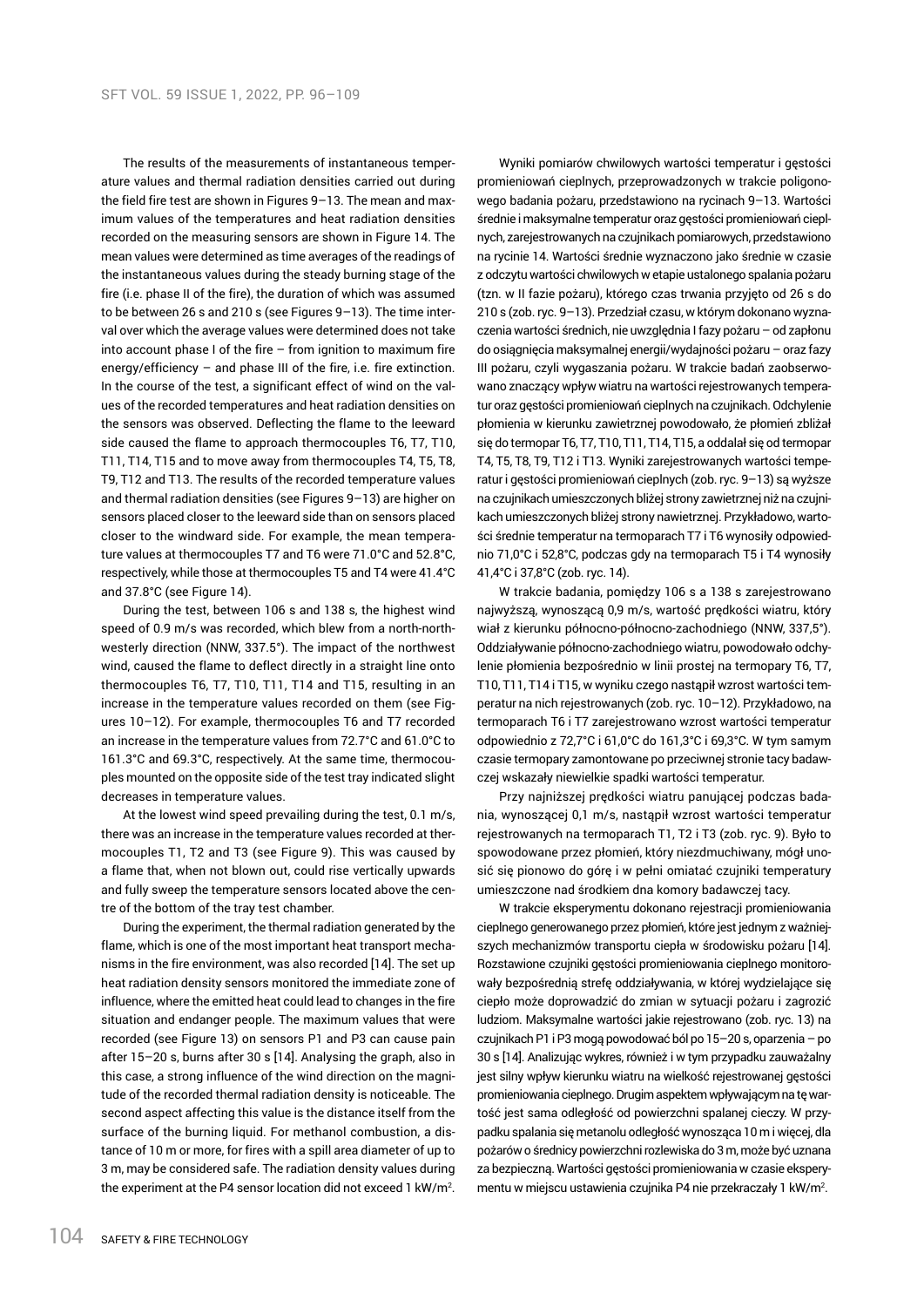

**Figure 9.** Graph of changes in temperature values as a function of time, indicated by thermocouples T1, T2 and T3 located above the bottom of the test tray **Rycina 9.** Wykres zmian wartości temperatur w funkcji czasu, wskazywanych przez termopary T1, T2 i T3 umieszczone nad dnem tacy badawczej **Source:** Own elaboration.

**Źródło:** Opracowanie własne.



**Figure 10.** Graph of changes in temperature values as a function of time, indicated by thermocouples T4, T5, T6 and T7 **Rycina 10.** Wykres zmian wartości temperatur w funkcji czasu, wskazywanych przez termopary T4, T5, T6 i T7 **Source: Own elaboration.** 

**Źródło:** Opracowanie własne.



**Figure 11.** Graph of changes in temperature values as a function of time, indicated by thermocouples T8, T9, T10 and T11 **Rycina 11.** Wykres zmian wartości temperatur w funkcji czasu, wskazywanych przez termopary T8, T9, T10 i T11 **Source: Own elaboration. Źródło:** Opracowanie własne.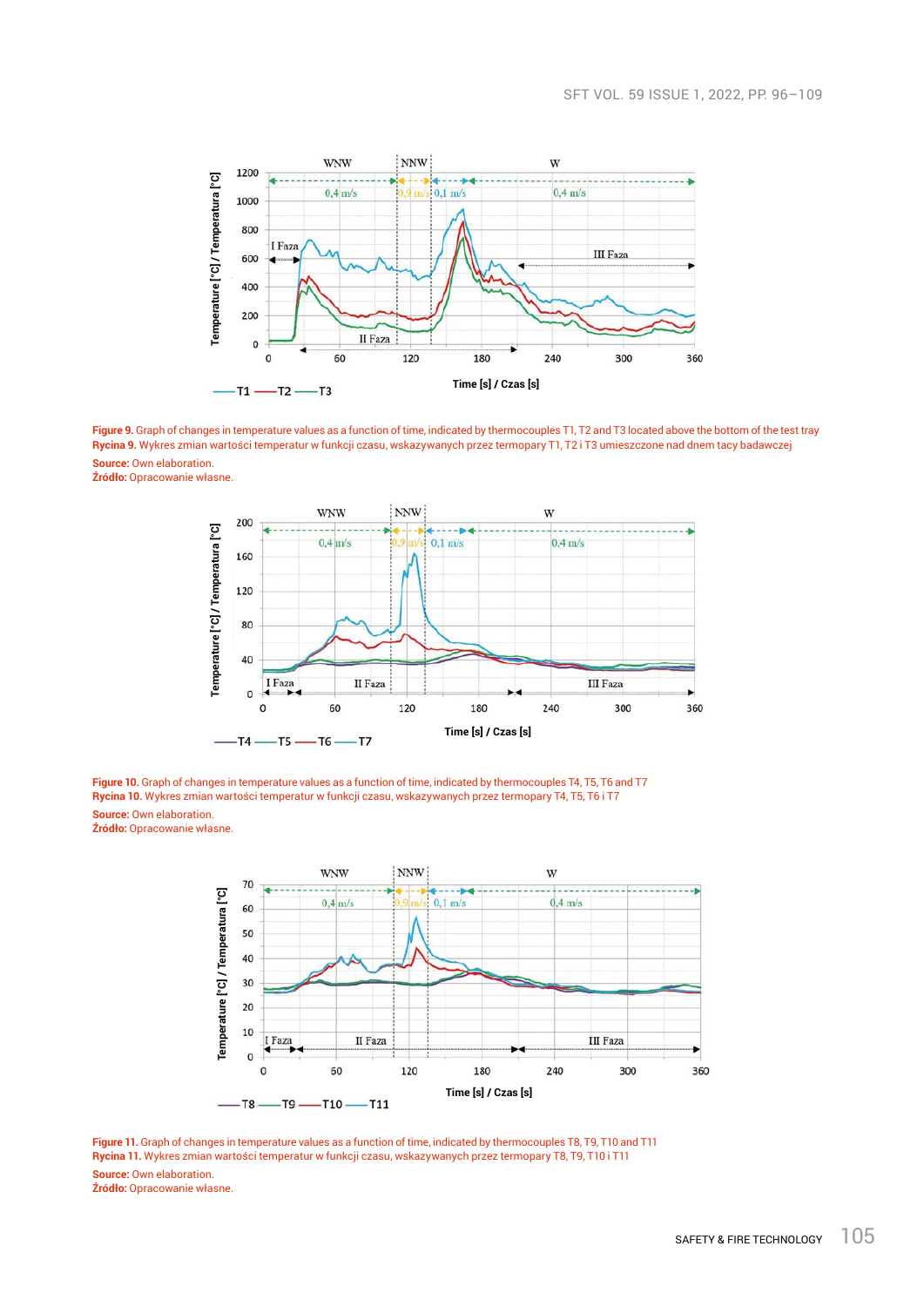

**Figure 12.** Graph of changes in temperature values as a function of time, indicated by thermocouples T12, T13, T14 and T15 **Rycina 12.** Wykres zmian wartości temperatur w funkcji czasu, wskazywanych przez termopary T12, T13, T14 i T15 **Source / Źródło:** Own elaboration. / Opracowanie własne.



**Figure 13.** Graph of changes in the value of thermal radiation density as a function of time, indicated by sensors P1, P2, P3 and P4 **Rycina 13.** Wykres zmian wartości gęstości promieniowań cieplnych w funkcji czasu, wskazywanych przez czujniki P1, P2, P3 i P4 **Source / Źródło:** Own elaboration. / Opracowanie własne.



**Figure 14.** Average and maximum values of temperatures and thermal radiation density registered during the test **Rycina 14.** Wartości średnie i maksymalne temperatur i gęstości promieniowań cieplnych zarejestrowane podczas badania **Source / Źródło:** Own elaboration. / Opracowanie własne.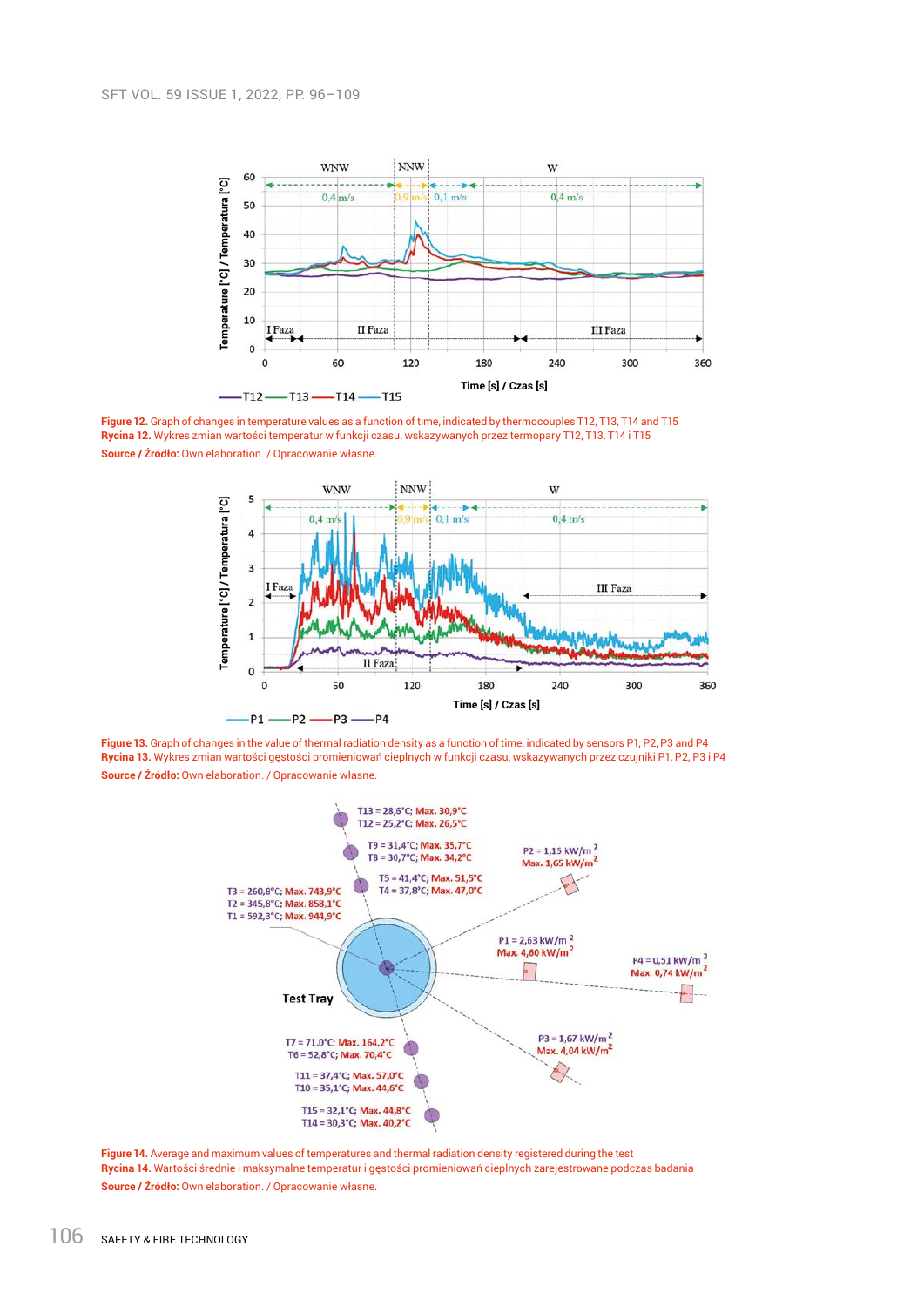# **Conclusion**

Some of the most common fires are pool fires, which are characterised by high temperatures and associated high thermal radiation. In order to determine the temperatures thermal radiation densities caused by a pool fire, polygon tests were carried out. During the tests, temperatures and thermal radiation densities were measured at various distances/locations relative to the pool fire site of technical ethanol using a developed measuring system that included measuring sensors mounted at defined locations. During the tests, a significant effect of the wind on the recorded values was observed. Higher values of temperature and heat radiation density were recorded at the sensors on the leeward side than on the windward side. The decrease in wind speed caused an increase in the temperature values recorded on the thermocouples located above the centre of the bottom of the tray test chamber, which was caused by the flame that, when not blown away, could rise vertically upwards and fully sweep the temperature sensors. Therefore, an important aspect of rescue and firefighting operations is to approach the fire from the windward side. At the same time, it has been demonstrated that it is quite safe to stay within 10 m of methanol spill fires with diameters up to 3 m, while undertaking firefighting activities from a distance of less than 10 m requires the use of personal protective equipment.

The test results presented in this article have allowed to determine the characteristics of a pool fire. The large-scale research contributes to a better knowledge of the hazards and effects caused by the pool fires in real emergency events.

### \*\*\*

This publication has been prepared under the project number DOB-BIO7/09/03/2015 entitled "Programme for the evaluation of the risk of accidents in industrial facilities posing a hazard outside their premises" funded by the National Centre for Research and Development.

## **Podsumowanie**

Jednymi z najczęściej występujących pożarów są pożary powierzchniowe, które cechują się wysoką temperaturą i związanym z nią wysokim promieniowaniem cieplnym. Wcelu określenia temperatur i gęstości promieniowań cieplnych wywoływanych przez pożar powierzchniowy, przeprowadzono badania poligonowe. Podczas wykonywania badań przy pomocy opracowanego układu pomiarowego, w skład którego wchodziły czujniki pomiarowe zamontowane w zdefiniowanych miejscach, dokonano pomiarów temperatur i gęstości promieniowań cieplnych w różnych odległościach/lokalizacjach względem miejsca pożaru powierzchniowego etanolu technicznego. W trakcie testów zaobserwowano znaczący wpływ wiatru na wartości rejestrowanych wielkości. Wyższe wartości temperatur i gęstości promieniowań cieplnych rejestrowano na czujnikach po stronie zawietrznej niż po stronie nawietrznej. Spadek prędkości wiatru powodował wzrost wartości temperatur rejestrowanych na termoparach umieszczonych nad środkiem dna komory badawczej tacy, co było spowodowane przez płomień, który niezdmuchiwany, mógł unosić się pionowo do górę i w pełni omiatać czujniki temperatury. Dlatego ważnym aspektem działań ratowniczych i gaśniczych jest podchodzenie do pożaru od strony nawietrznej. Jednocześnie wykazano, że przebywanie w odległości 10 m od pożarów rozlewisk metanolu o średnicach do 3 m jest dość bezpieczne, natomiast podejmowanie działań gaśniczych z odległości mniejszych niż 10 m wymaga użycia indywidualnych środków zabezpieczających.

Przedstawione w niniejszym artykule wyniki badań pozwoliły na określenie charakterystyki pożaru powierzchniowego. Badania przeprowadzone w dużej skali przyczyniają się do pogłębienia wiedzę z zakresu zagrożeń oraz skutków powodowanych przez pożary powierzchniowe mające miejsce w rzeczywistych zdarzeniach awaryjnych.

#### \*\*\*

Publikacja została opracowana w ramach projektu nr DOB- -BIO7/09/03/2015 pt. "Program do oceny ryzyka wystąpienia awarii w obiektach przemysłowych stwarzających zagrożenie poza swoim terenem" finansowanego przez Narodowe Centrum Badań i Rozwoju.

# **Literature / Literatura**

- [1] Tępiński J., Połeć B., Klapsa W., Lesiak P., *Badania pożarów powierzchniowych i strumieniowych w dużej skali*, [w:] *Badania na rzecz poprawy bezpieczeństwa w zakładach przemysłowych stwarzających zagrożenie poza swoim terenem*, J. Tępiński, B. Połeć (red.), CNBOP-PIB, Józefów 2020, 45–67.
- [2] https://pse-safety.com/podstawowe-rodzaje-pozarow/ [dostęp: 2 marca 2022].
- [3] Klapsa W., Suchecki S., Bąk D., Dziechciarz A., *Czynniki narażenia podczas pożarów*, [w:] *Czerwona Księga Pożarów Tom I*, P. Guzewski, D. Wróblewski, D. Małozięć (red.), CNBOP-PIB, Józefów 2016, 275–292.
- [4] Blanchat T., Figueroa V., *Large-scale open pool experimental data and analysis for fire model validation and development*, "Fire Safety Science" 2008, 9, 105–115, https://doi. org/10.3801/IAFSS.FSS.9-105.
- [5] Zhen C., Xiaolin W., *Analysis for combustion properties of crude oil pool fire*, "Procedia Engineering" 2014, 84, 514–523, https://doi.org/10.1016/j.proeng.2014.10.463.
- [6] Hamins A., Klassen M. S., Kashiwagi T., *Heat feedback to the fuel surface in pool fires*, "Combustion Science and Technology" 1994, 97, 37–62, https://doi.org/10. 1080/00102209408935367.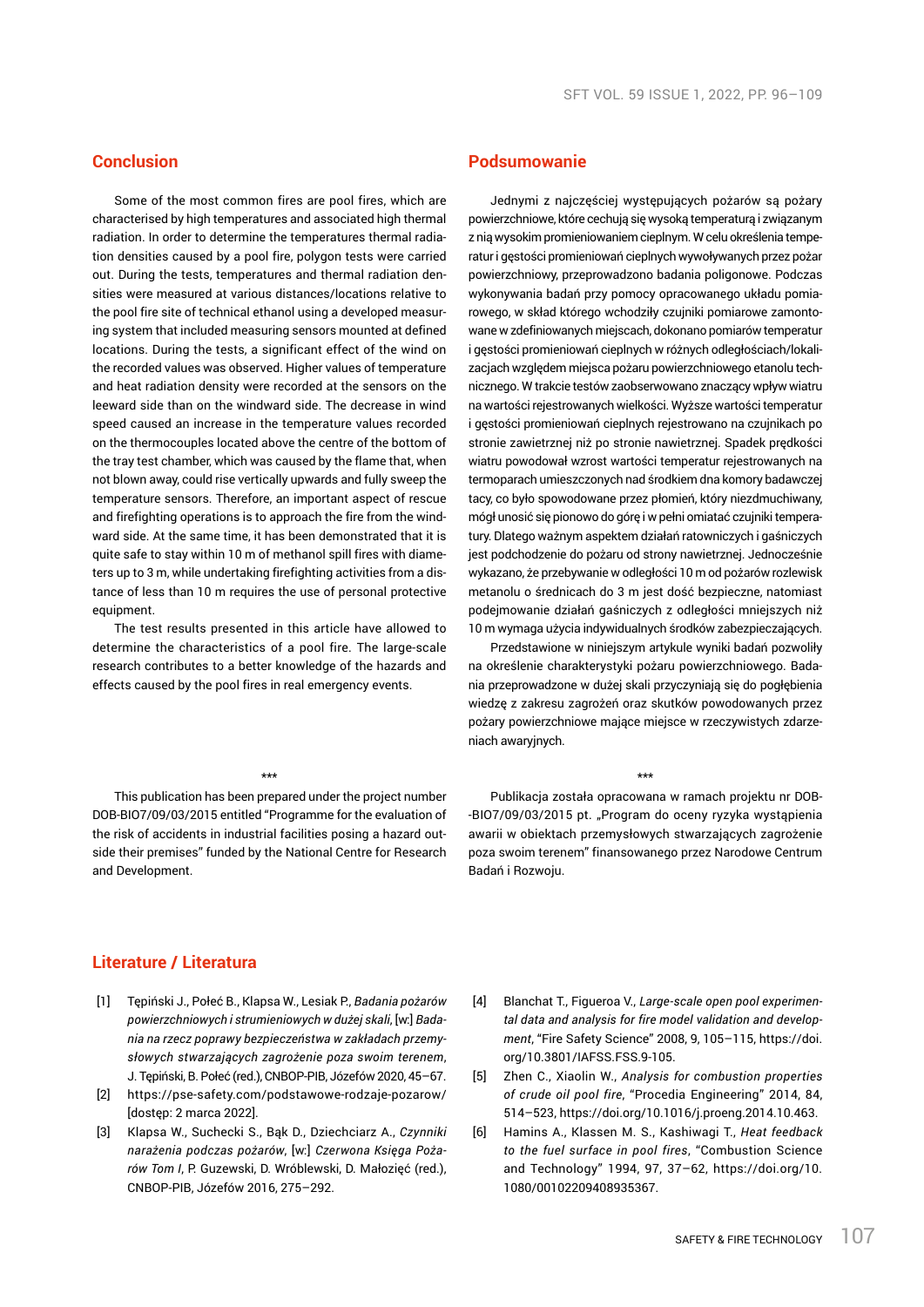- [7] Bubbico R., Dusserre G., Mazzarotta B., *Calculation of the flame size from burning liquid pools*, "Chemical Engineering Transactions" 2016, 53, 67–72, https://doi.org/10.3303/ CET1653012.
- [8] Munoz M., Arnaldos J., Casal J., Planas E., *Analysis of the geometric and radiative characteristics of hydrocarbon pool fires*, "Combustion and Flame" 2004, 139, 263–277, https://doi.org/10.1016/j.combustflame.2004.09.001.
- [9] Tępiński J., Wawrzyńczak A., Siess G., Cygańczuk K., *Program informatyczny do oceny ryzyka wystąpienia awarii*  w obiektach przemysłowych, "Przemysł Chemiczny" 2021, 4, 356–361, https://doi.org/10.15199/62.2021.4.8.
- [10] Połeć B., Tępiński J., *Program do oceny ryzyka wystąpienia awarii w obiektach przemysłowych – założenia projektu systemu a praktyczne zastosowanie*, [w:] *Metody i narzędzia wspomagające proces oceny ryzyka awarii w zakładach*

**JAROSŁAW TĘPIŃSKI, PH.D. ENG.** – graduated from the Faculty of Electrical Engineering of the Warsaw University of Technology with a specialization in Automation and Computer Engineering. In 2016, at the same faculty, he obtained a doctoral degree in technical sciences. Currently, he is an assistant professor at the Scientific and Research Centre for Fire Protection – National Research Institute in Józefów and a head of a research and scientific project entitled "A program for assessing the risk of accidents in industrial facilities posing a threat outside their premises". Specialty – electrical engineering, automation and technical fire protection systems.

**JUNIOR BRIG. WOJCIECH KLAPSA, M.SC. ENG.** – a graduate of the Main School of Fire Service in Warsaw and the Military University of Technology in Warsaw, Faculty of Chemistry. Currently, he serves at Scientific and Research Centre for Fire Protection – National Research Institute in the Laboratory of Combustion Processes and Explosions as a manager. Author or co-author of articles on fire safety and flammable properties of building materials. At CNBOP-PIB, he deals with the subject of technical expertise of buildings, court opinions in the field of determining the causes of fires and research in the field of reaction to fire of construction products, as well as determining the explosive parameters of flammable substances. A speaker at national and international conferences, as well as a lecturer during exercises, workshops and training during training courses and other course.

**COL. RET. KRZYSZTOF CYGAŃCZUK, PH.D. ENG.**– he completed his master's studies at the University of Szczecin and doctoral studies at the War Art Academy in Warsaw, as well as postgraduate studies in foreign service at the National Defense Academy, data protection and information security at the Cardinal Stefan Wyszyński University in Warsaw and crisis management at NATO Defense College (Rome) and NATO School (Oberammergau). In 2004–2008 he was a liaison officer of the NATO Office (NLO) in Kyiv, in 2008–2010 he was a consul at the Consulate General of the Republic of Poland in Lviv. He is an assistant professor at the Department of Studies and Scientific Projects at CNBOP-PIB in Józefów. Specialty – environmental engineering, safety science. *przemysłowych*, B. Połeć, J. Tępiński (red.), CNBOP-PIB, Józefów 2019, 147–164, https://doi.org/10.17381/2019.2.

- [11] https://www.ni.com/pdf/manuals/372838e.pdf [dostep: 2 marca 2022].
- [12] https://www.hukseflux.com/uploads/product-documents/ SBG01\_manual\_v2023\_0.pdf [dostęp: 2 marca 2022].
- [13] https://www.dataq.com/resources/pdfs/manuals/ di-2008-usb-voltage-thermocouple-daq.pdf [dostęp: 2 marca 2022].
- [14] Klapsa W., Lesiak P., Tępiński J., Połeć B., *Pomiary promieniowania cieplnego i temperatury pożarów rozlewisk cieczy oraz pożarów strumieniowych – założenia koncepcyjne do badań w dużej skali*, [w:] *Badania na rzecz poprawy bezpieczeństwa w zakładach przemysłowych stwarzających zagrożenie poza swoim terenem*, J. Tępiński, B. Połeć (red.), CNBOP-PIB, Józefów 2020, 13–44, https://doi.org/10.17381/2020.1.

**DR INŻ. JAROSŁAW TĘPIŃSKI** – w 2008 r. ukończył studia o specjalności Automatyka i Inżynieria Komputerowa na Wydziale Elektrycznym Politechniki Warszawskiej. Na tym samym wydziale w 2016 r. uzyskał stopień naukowy doktora nauk technicznych. Obecnie jest adiunktem w Centrum Naukowo-Badawczym Ochrony Przeciwpożarowej – Państwowym Instytucie Badawczym w Józefowie oraz kierownikiem projektu badawczo-naukowego pt. "Program do oceny ryzyka wystąpienia awarii w obiektach przemysłowych stwarzających zagrożenie poza swoim terenem". Specjalność – elektrotechnika, automatyka oraz techniczne systemy zabezpieczeń przeciwpożarowych.

**MŁ. BRYG. MGR INŻ. WOJCIECH KLAPSA** – absolwent Szkoły Głównej Służby Pożarniczej w Warszawie i Wojskowej Akademii Technicznej w Warszawie Wydziału Chemii. Obecnie pełni służbę w Centrum Naukowo-Badawczym Ochrony Przeciwpożarowej – Państwowym Instytucie Badawczym w Zespole Laboratoriów Procesów Spalania i Wybuchowości na stanowisku Kierownika. Autor lub współautor artykułów o tematyce bezpieczeństwa pożarowego oraz właściwości palnych materiałów budowlanych. W CNBOP-PIB zajmuje się tematyką ekspertyz technicznych budynków, opinii sądowych w zakresie ustalania przyczyn pożarów oraz badaniami w zakresie reakcji na ogień wyrobów budowlanych, a także wyznaczaniem parametrów wybuchowych substancji palnych. Prelegent na konferencjach krajowych i zagranicznych, a także wykładowca podczas ćwiczeń oraz warsztatów i treningów na szkoleniach i kursach.

**PŁK REZ. DR INŻ. KRZYSZTOF CYGAŃCZUK** – ukończył studia magisterskie na Uniwersytecie Szczecińskim oraz studia doktoranckie w Akademii Sztuki Wojennej w Warszawie, a także studia podyplomowe z zakresu służby zagranicznej w Akademii Obrony Narodowej, ochrony danych i bezpieczeństwa informacji na Uniwersytecie Kardynała Stefana Wyszyńskiego w Warszawie oraz zarządzania kryzysowego w NATO Defence College (Rzym) i NATO School (Oberammergau). W latach 2004–2008 był oficerem łącznikowym Biura NATO (NLO) w Kijowie, z kolei w latach 2008–2010 był konsulem w Konsulacie Generalnym RP we Lwowie. Jest adiunktem w Dziale Prac Studialnych i Projektów Naukowych w CNBOP-PIB w Józefowie. Specjalność – inżynieria środowiska, nauki o bezpieczeństwie. Przedstawiciel